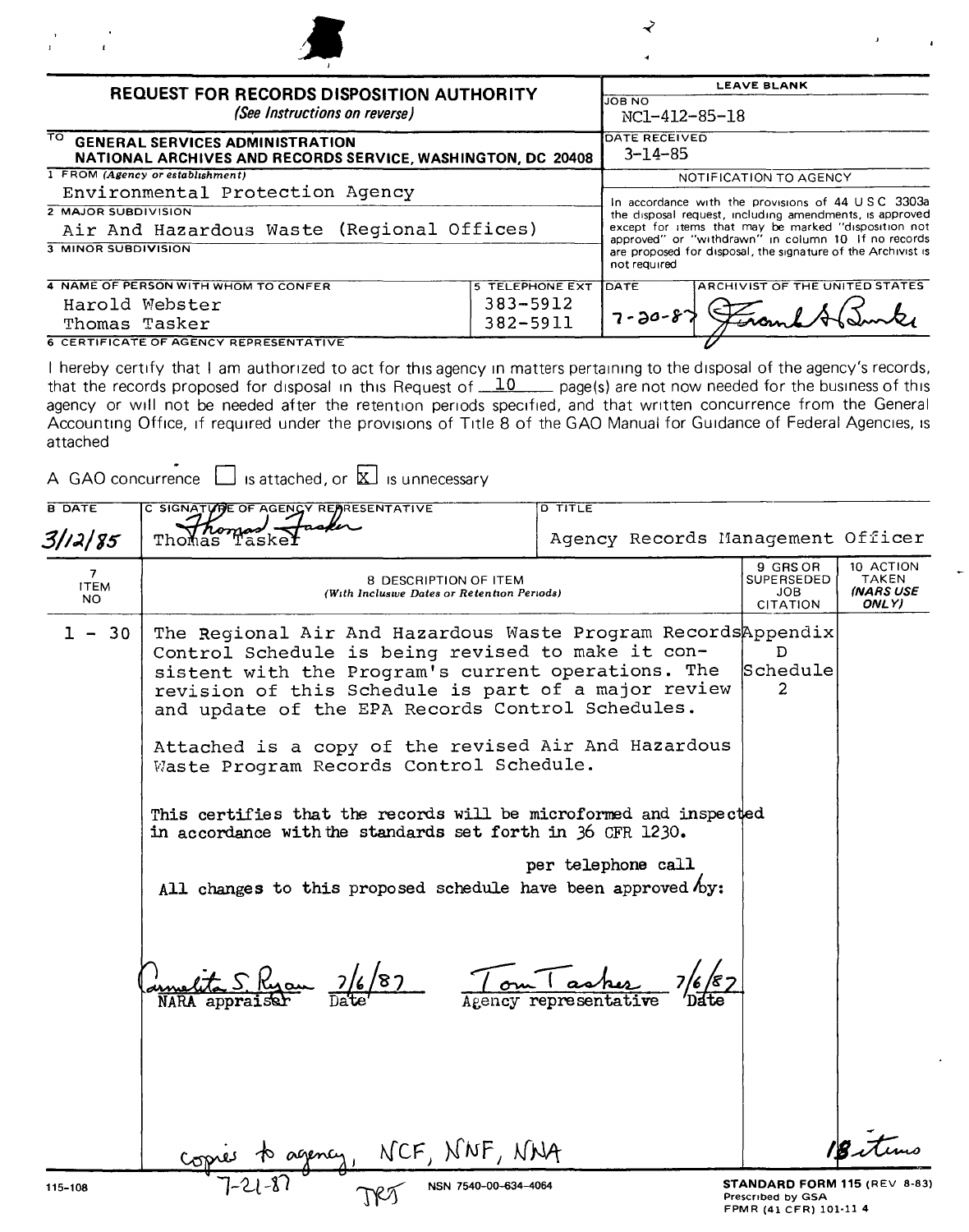| U.S. ENVIRONMENTAL PROTECTION AGENCY-RECORDS CONTROL SCHEDULES                                                                                                                                                                                                                                                                                                                                                                                                                                                                                                |                                                                                                                                                                                                                                                                                                                                                                                                                                                                                                                                                                                                                                                                                                                                                                                                                                                                                                                     | <b>SCHED NO</b>           |
|---------------------------------------------------------------------------------------------------------------------------------------------------------------------------------------------------------------------------------------------------------------------------------------------------------------------------------------------------------------------------------------------------------------------------------------------------------------------------------------------------------------------------------------------------------------|---------------------------------------------------------------------------------------------------------------------------------------------------------------------------------------------------------------------------------------------------------------------------------------------------------------------------------------------------------------------------------------------------------------------------------------------------------------------------------------------------------------------------------------------------------------------------------------------------------------------------------------------------------------------------------------------------------------------------------------------------------------------------------------------------------------------------------------------------------------------------------------------------------------------|---------------------------|
| TITLE OF SCHEDULE                                                                                                                                                                                                                                                                                                                                                                                                                                                                                                                                             | COVERAGE OF SCHEDULE                                                                                                                                                                                                                                                                                                                                                                                                                                                                                                                                                                                                                                                                                                                                                                                                                                                                                                |                           |
| AIR AND HAZARDOUS WASTE PROGRAM RECORDS                                                                                                                                                                                                                                                                                                                                                                                                                                                                                                                       | REGIONAL OFFICES                                                                                                                                                                                                                                                                                                                                                                                                                                                                                                                                                                                                                                                                                                                                                                                                                                                                                                    |                           |
| <b>ITEM</b><br>NAME AND DESCRIPTION OF RECORD/FILE                                                                                                                                                                                                                                                                                                                                                                                                                                                                                                            | RETENTION PERIOD AND DISPOSITION                                                                                                                                                                                                                                                                                                                                                                                                                                                                                                                                                                                                                                                                                                                                                                                                                                                                                    |                           |
| 1.1<br>State Implementation Plans File. Record copies of plans<br>developed by each State for the attainment and maintenance<br>of national ambient air quality standards, as required by<br>Section 110 of the Clean Air Act, as amended. Plans<br>approved by regional offices. Records consist of plan and<br>amendments public and industry comments, public hearings<br>documents, compliance schedules, status reports, transpor-<br>tation control documents, Section 307 lawsuit documents,<br>contracts, progras reports, and other related records. | PAPER RECORD SYSTEM<br>Retention: Permanent.<br>Disposition: Break file as plans are revised or<br>superseded. Keep in office 1 year, then transfer<br>to the FRC. Keep in FRC 20 years, then offer to<br>the Regional Archives.<br>MICROGRAPHIC RECORD SYSTEM<br>Retention:<br>a. Paper Records. Retain until conversion to<br>microform has been completed.<br>b. Microform Copy (Official Record Copy).<br>Permanent.<br>Disposition:<br>a. Paper Resords. Keep in office until con-<br>version to micrororm has been completed and<br>microform is verified for completeness, then<br>destroy.<br>b. 'Microform Copy (Official Record Copy).<br>Offer to NARS when 20 years old silver harde<br>microfilm plus one silver, diazo, or vesicular<br>duplicate. Transfer certified microfilm in<br>cubic foot blocks to FRC pending offer to NARS.<br>c. Other Microform Copies. Destroy when no<br>longer needed. | RECORDS MANAGEMENT MANUAL |

 $\mathbf{r}$ 

 $\Box$ 

. L

 $\sim$   $\sim$ 

 $\hat{\mathbf{v}}$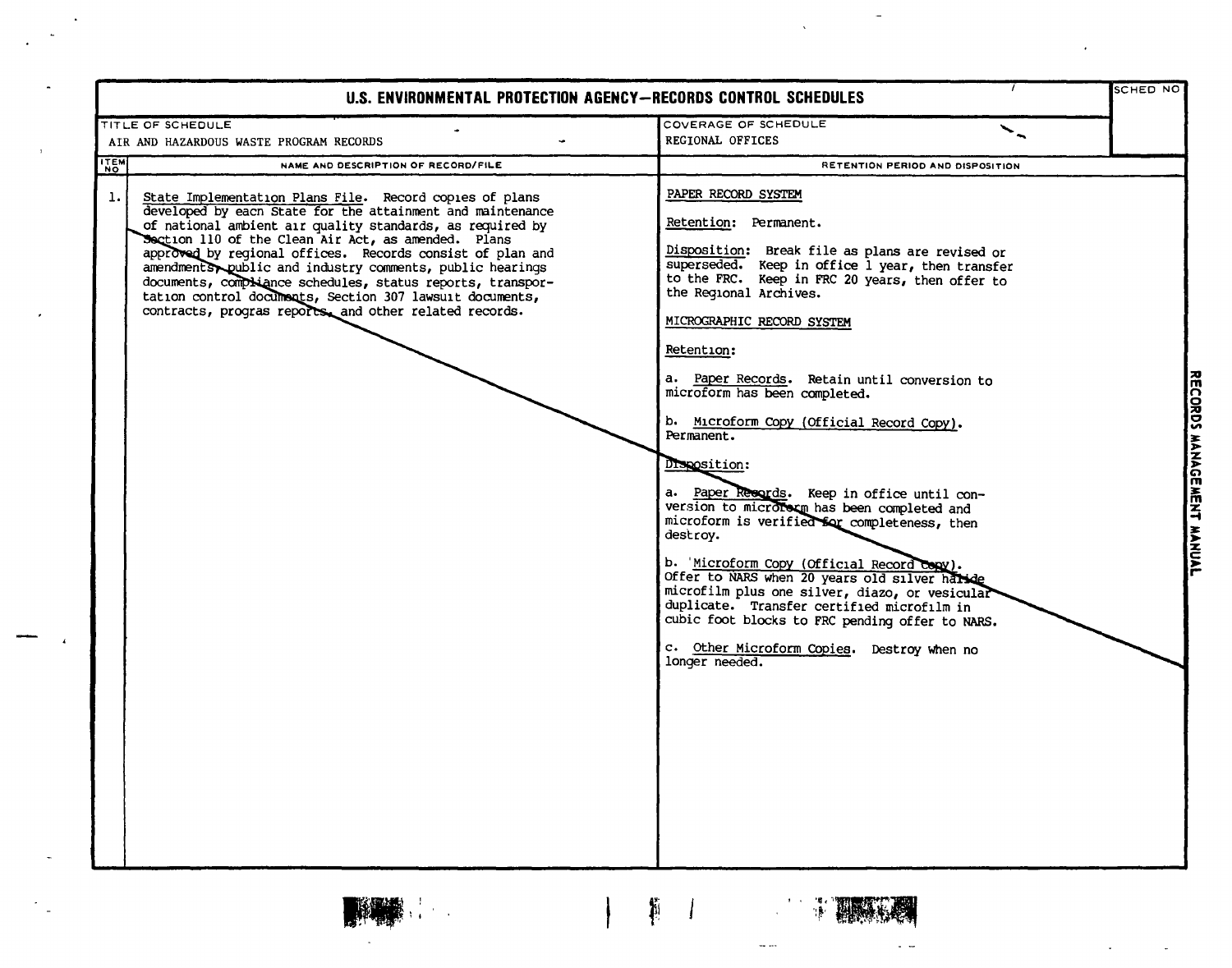| U.S. ENVIRONMENTAL PROTECTION AGENCY-RECORDS CONTROL SCHEDULES                                             |                                                                                                                                                                                                                                                                                                                                                                                                                                                                                                                                                                                                                                                                                                                                                                                            |                                            |
|------------------------------------------------------------------------------------------------------------|--------------------------------------------------------------------------------------------------------------------------------------------------------------------------------------------------------------------------------------------------------------------------------------------------------------------------------------------------------------------------------------------------------------------------------------------------------------------------------------------------------------------------------------------------------------------------------------------------------------------------------------------------------------------------------------------------------------------------------------------------------------------------------------------|--------------------------------------------|
| TITLE OF SCHEDULE                                                                                          | COVERAGE OF SCHEDULE                                                                                                                                                                                                                                                                                                                                                                                                                                                                                                                                                                                                                                                                                                                                                                       |                                            |
| AIR AND HAZARDOUS WASTE PROGRAM RECORDS                                                                    | $\searrow$<br>REGIONAL OFFICES                                                                                                                                                                                                                                                                                                                                                                                                                                                                                                                                                                                                                                                                                                                                                             |                                            |
| <b>ITEM</b><br>NAME AND DESCRIPTION OF RECORD/FILE                                                         | RETENTION PERIOD AND DISPOSITION                                                                                                                                                                                                                                                                                                                                                                                                                                                                                                                                                                                                                                                                                                                                                           |                                            |
| 2.<br>Continuing Environmental Program Support Agreements.<br>Agreements administered by Regional Offices. | PAPER RECORD SYSTEM<br>Retention: Retain 4 years.<br>Disposition: Break file immediately after<br>closeout of the agreement, then transfer to<br>the FRC. Destroy when 4 years old.<br>MICROGRAPHIC RECORD SYSTEM<br>Retention:<br>a. Paper Records. Retain until conversion to<br>microform has been completed.<br>b. Microform Copy (Official Record Copy).<br>Retain 4 years.<br>Disposition:<br>a. Paper Records. Keep in office until<br>conversion to microform has been completed<br>and microform is verified for completeness,<br>then destroy.<br>b. Microform Copy (Official Record Copy).<br>Break file immediately after closeout of the<br>agreement, then transfer to the FRC. Destroy<br>when 4 years old.<br>c. Other Microform Copies. Destroy when no<br>longer needed. | <b>RECORDS</b><br><b>MANAGEMENT MANUAL</b> |

 $\left\{ \begin{array}{c} \frac{1}{2} & \frac{1}{2} \\ \frac{1}{2} & \frac{1}{2} \end{array} \right.$ 

 $\lambda$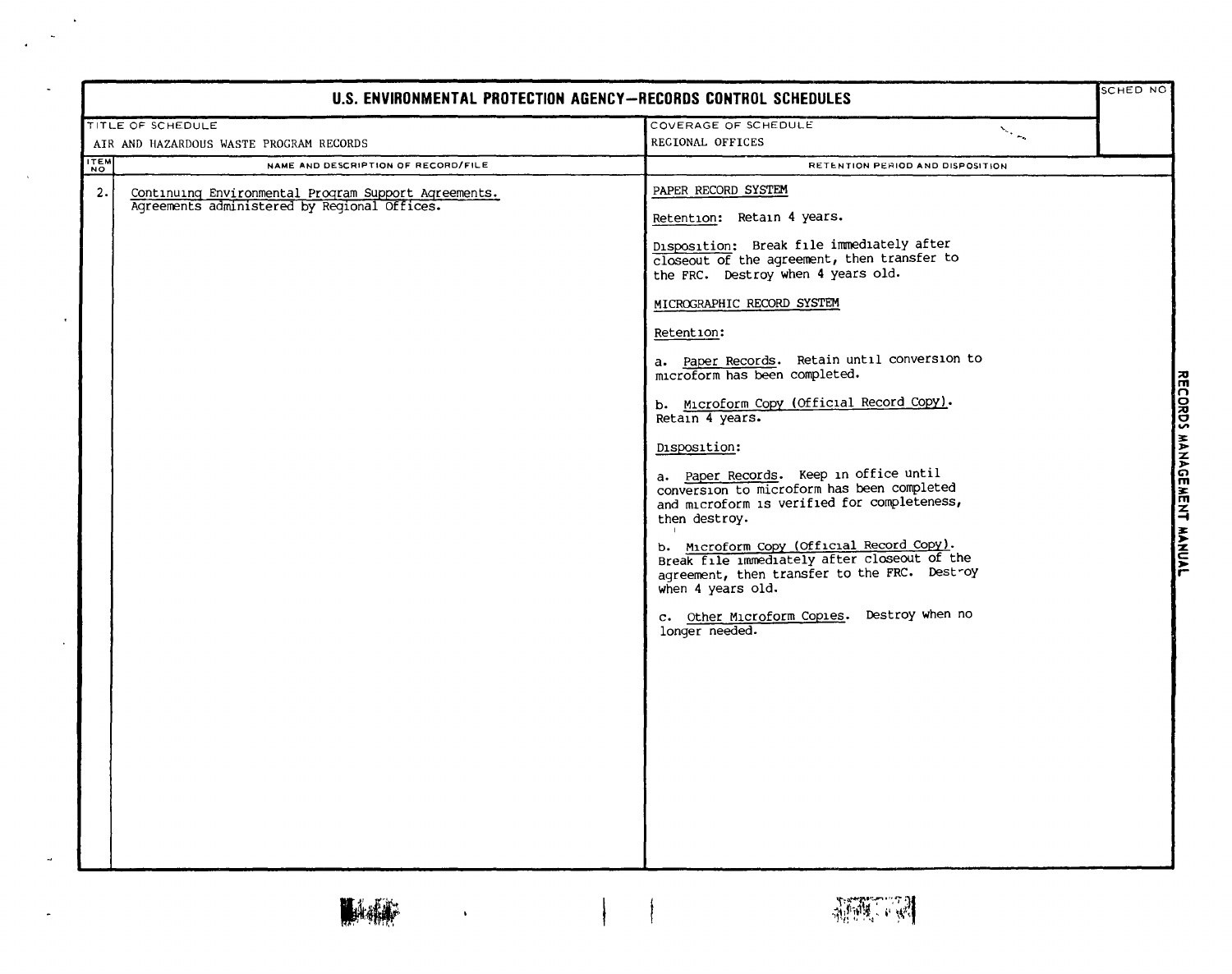|             | U.S. ENVIRONMENTAL PROTECTION AGENCY-RECOROS CONTROL SCHEDULES                                                                                                                                                                                                                                                                                                                                                                                                                                                      |                                                                                                                                                                                                                                                                                                                                                                                                                     | SCHED.NO                                                      |
|-------------|---------------------------------------------------------------------------------------------------------------------------------------------------------------------------------------------------------------------------------------------------------------------------------------------------------------------------------------------------------------------------------------------------------------------------------------------------------------------------------------------------------------------|---------------------------------------------------------------------------------------------------------------------------------------------------------------------------------------------------------------------------------------------------------------------------------------------------------------------------------------------------------------------------------------------------------------------|---------------------------------------------------------------|
|             | <b>TITLE OF SCHEDULE</b>                                                                                                                                                                                                                                                                                                                                                                                                                                                                                            | COVERAGE OF SCHEDULE<br>╰                                                                                                                                                                                                                                                                                                                                                                                           |                                                               |
|             | AIR AND HAZARDOUS WASTE PROGRAM RECORDS                                                                                                                                                                                                                                                                                                                                                                                                                                                                             | <b>REGIONAL OFFICES</b>                                                                                                                                                                                                                                                                                                                                                                                             |                                                               |
| <b>ITEM</b> | NAME AND DESCRIPTION OF RECORD/FILE                                                                                                                                                                                                                                                                                                                                                                                                                                                                                 | RETENTION PERIOD AND DISPOSITION                                                                                                                                                                                                                                                                                                                                                                                    |                                                               |
| 3.          | Environmental Impact Statement Review and Comment File.<br>Contains information related to the potential impact of<br>proposed projects on the environment. Used by all air<br>and hazardous materials programs to prepare EPA comments<br>on the projects. Records consist of manuscript work<br>papers used as input to printed draft and final statement,<br>and other related records.                                                                                                                          | Retention: Retain 5 years.<br>Disposition: Break file upon preparation of<br>final statement. Keep in office 1 year, then<br>transfer to FRC. Destroy when 5 years old.                                                                                                                                                                                                                                             |                                                               |
| 4.<br>5.    | Air Quality Modeling Printouts. Printouts showing ambient<br>air quality data collected at air pollution monitoring<br>stations. Used as planning models to determine necessary-<br>changes in State Implementation Plans or air quality<br>requlations.<br>Safety Analysis Reports. Consist of nuclear plant<br>construction and process design reports received from<br>NRC and DOE and reviewed and approved by EPA. Reports<br>consist of preliminary or initial report, changes to<br>report and final report. | Retention: Retain 5 years.<br>Disposition: Break file upon completion of<br>modeling study. Keep in office 5 years, then<br>destroy.<br>Retention:<br>a. Initial Report and Changes. Retain until<br>receipt of final report.<br>b. Final Report. See Disposition below.<br>Disposition:<br>a. Initial Report and Changes. Destroy upon<br>receipt of final report.<br>b. Final Report. Keep in office until super- | $\overline{\text{CAVO}}$<br>MANAGE<br>Ħ<br>E<br><b>MANAAL</b> |
| 6.          | Technical Program Reference File. Contains information on<br>nuclear facilities and requlations. Used for reference.<br>Records consist of printed technical documents, work papers,<br>and other reference materials concerning nuclear power<br>plants and facilities.                                                                                                                                                                                                                                            | seded, then destroy.<br>Retention: As below.<br>Disposition: Review in office every 2 years,<br>retaining files with continuing reference value<br>and disposing of other materials.                                                                                                                                                                                                                                |                                                               |

**A CONSTRUCTION OF THE CONSTRUCTION** 



 $\bar{\nabla}$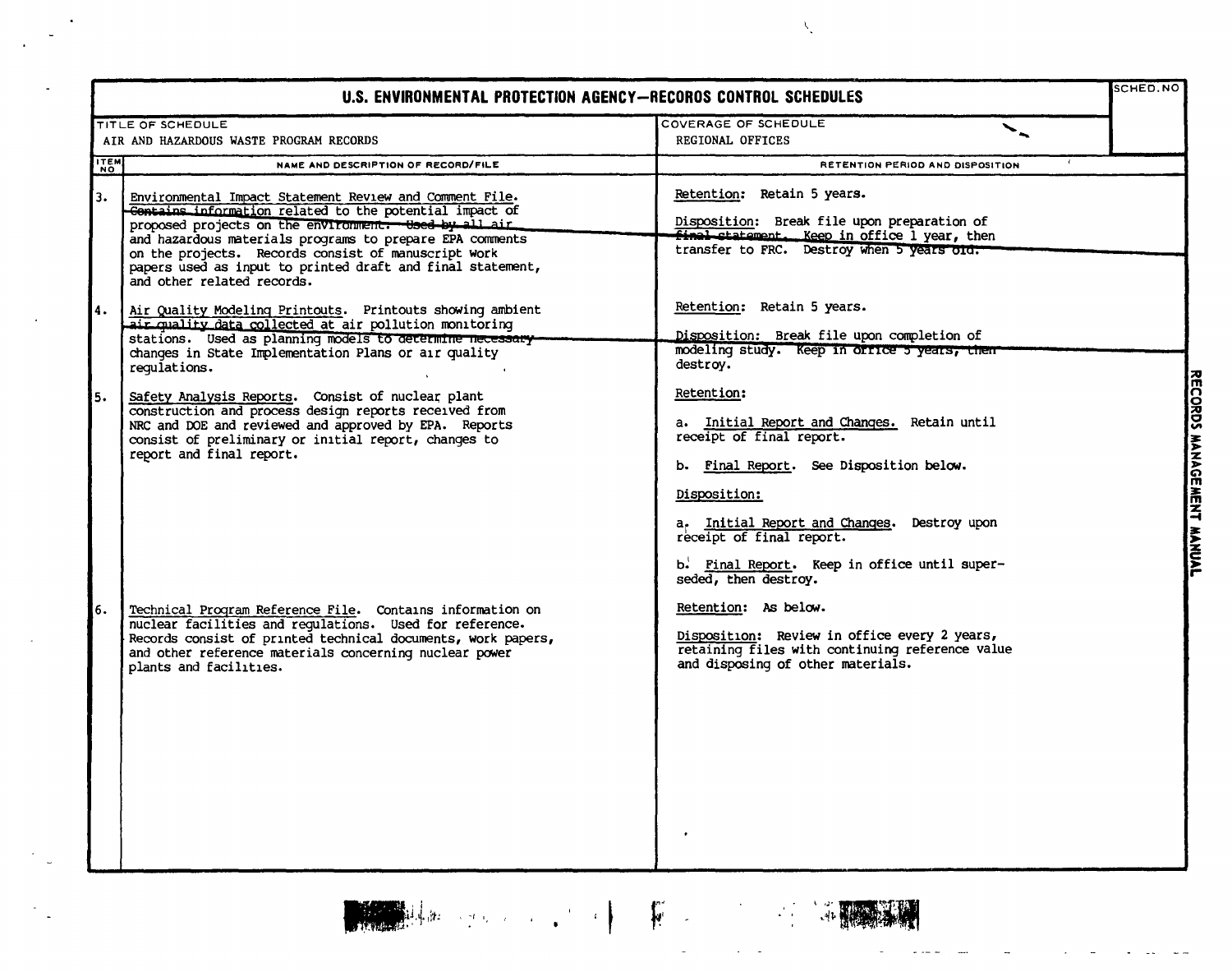|                 | U.S. ENVIRONMENTAL PROTECTION AGENCY-RECORDS CONTROL SCHEDULES                                                                                                                                                                                                                                                                                                                                                                                                               |                                                                                                                                                                                             | SCHED.NO.                 |
|-----------------|------------------------------------------------------------------------------------------------------------------------------------------------------------------------------------------------------------------------------------------------------------------------------------------------------------------------------------------------------------------------------------------------------------------------------------------------------------------------------|---------------------------------------------------------------------------------------------------------------------------------------------------------------------------------------------|---------------------------|
|                 | TITLE OF SCHEDULE                                                                                                                                                                                                                                                                                                                                                                                                                                                            | <b>COVERAGE OF SCHEDULE</b>                                                                                                                                                                 |                           |
|                 | AIR AND HAZARDOUS WASTE PROGRAM RECORDS                                                                                                                                                                                                                                                                                                                                                                                                                                      | REGIONAL OFFICES                                                                                                                                                                            |                           |
| <b>ITEM</b>     | NAME AND DESCRIPTION OF RECORD/FILE                                                                                                                                                                                                                                                                                                                                                                                                                                          | RETENTION PERIOD AND DISPOSITION                                                                                                                                                            |                           |
| 7.              | Pesticide Producing Establishments Registration File.<br>Contains records used to reqister companies that manufacture<br>pesticides, as required by Section 7 of the Federal Insecti-<br>cide, Fungicide, and Rodenticide Act, as amended. Records<br>consist of applications for registration, reports, submitted<br>by pesticide producing establishments, certified mail<br>receipts and related correspondence.                                                          | Retention: Retain 10 years.<br>Disposition: Break file upon termination of<br><del>registration. Koop in office for 3 yea</del> rs, then<br>transfer to the FRC. Destroy when 10 years old. |                           |
| 8.              | Pesticide Producing Establishments Printouts. Computer<br>printout reports showing pesticide establishments data<br>transferred from producers annual reporte. Reporte show.<br>data concerning the kind and amount of pesticides being<br>manufactured by the establishments.                                                                                                                                                                                               | Retention: Retain 1 year.<br>Disposition: Keep in office 1 year after super-<br>seded by annual update, their destroy.                                                                      |                           |
| 9. I            | Pesticides Compliance File. Contains information used to<br>determine compliance of pesticide products with regulations.<br>Records consist of sellection reports submitted from field<br>inspectors, notice of inspection, receipt for sample, report<br>of analysis, copy of sample label, copy of accepted label,<br>history of official sample, and acceptance letters.                                                                                                  | Retention: Retain 5 years.<br>Disposition: Break file at end of year. Keep<br>in office I year, then transfer to the FRC.<br>Destroy when 5 years old.                                      |                           |
| 10 <sup>1</sup> | Pesticides Investigation Case File. Contains information<br>concerning the alleged misuse or accidental uses of pesti-<br>Cldes. Incidents of accident and misuse are investigated<br>by pesticides staff and referred to legal staff for legal-<br>action if necessary. Records consist of pesticide accident<br>report or report of investigation, gross analytical diag-<br>nosis, hospital report and supporting papers, correspon-<br>dence, and other related records. | Retention: Retain 5 years.<br>Disposition: Break file upon closing of case.<br>Keep in office 1 year, then transfer to the FRC.                                                             | RECORDS MANAGERENT MANUAL |
| 11              | Pesticide Chemicals Reference File. Contains information<br>concerning the chemical properties and composition of<br>pesticide products. Used for reference. Includes tech-<br>nical data on the pesticides, testing methods, and other<br>related materials.                                                                                                                                                                                                                | Retention: As below.<br>Disposition: Review in office every 2 years,<br>rebaining files with continuing reference value<br>and disposing of other materials.                                |                           |



 $\blacksquare$ 

 $\mathbb{Z}^2$ 

 $\frac{1}{2}$ 

 $\begin{bmatrix} 1 \\ 1 \end{bmatrix}$ 

 $\bar{z}$ 



 $\lambda_i$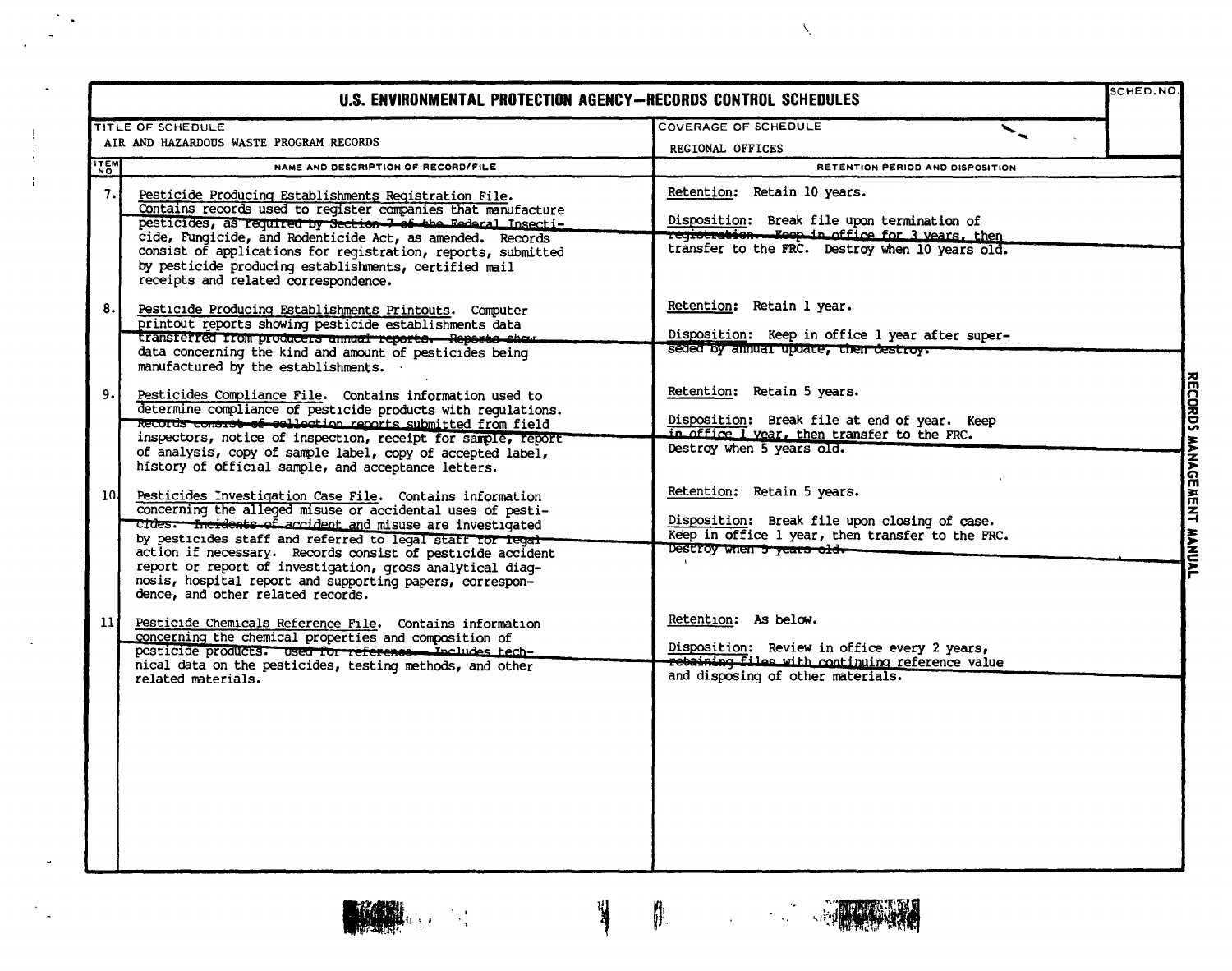|                                                                                                                                                                                                                                                                                                                                                                                                                                                                                                                              | U.S. ENVIRONMENTAL PROTECTION AGENCY-RECORDS CONTROL SCHEDULES                                                                                                                              | SCHED NO |
|------------------------------------------------------------------------------------------------------------------------------------------------------------------------------------------------------------------------------------------------------------------------------------------------------------------------------------------------------------------------------------------------------------------------------------------------------------------------------------------------------------------------------|---------------------------------------------------------------------------------------------------------------------------------------------------------------------------------------------|----------|
| TITLE OF SCHEDULE                                                                                                                                                                                                                                                                                                                                                                                                                                                                                                            | COVERAGE OF SCHEDULE<br>$\ddot{\phantom{0}}$                                                                                                                                                |          |
| AIR AND HAZARDOUS WASTE PROGRAM RECORDS                                                                                                                                                                                                                                                                                                                                                                                                                                                                                      | REGIONAL OFFICES                                                                                                                                                                            |          |
| <b>TEM</b><br>NAME AND DESCRIPTION OF RECORD/FILE                                                                                                                                                                                                                                                                                                                                                                                                                                                                            | RETENTION PERIOD ANO DISPOSITION                                                                                                                                                            |          |
| 12.1<br>Pesticides State Agency Reference File. Contains informa-<br>tions concerning pesticides programs operated by state<br>agencies, universities, agricultural extension services,<br>and other agencies. Records consist of correspondence,<br>copies of legislation, annual reports, technical docu-                                                                                                                                                                                                                  | Retention: Retain 5 years.<br>Disposition: Break file at end of year. Keep<br>in office 5 years, then destroy.                                                                              |          |
| ments, and other related records.<br>13.<br>Transportation Control Plans Working File. Contains infor-<br>mation used in developing plans to achieve national ambient<br>air quality standards through a reduction of vehicle miles<br>travel. Transportation Control Plans are incorporated in<br>the State Implementation Plans. Records consist of systems<br>planning information, work programs, studies, employer in-<br>centive plans, strategy papers, copies of emission stan-<br>dards, and other related records. | Retention: Retain 7 years.<br>Disposition: Break file upon completion of<br>plans. Keep in office 3 years, then transfer<br>to the FRC. Destroy when 7 years old.                           |          |
| 114.<br>Section 109(j) Consistency Reports File. Includes annual<br>reports used in determining the consistency of long-range<br>transportation plans with State Implementation Plans, as<br>required by Section 109(j) of the Federal Aid Highway Act.<br>Records consist of consistency report, correspondence,<br>staff comments, and revised reports.                                                                                                                                                                    | Retention: Retain 10 years.<br><u>Disposition: Break file upon completion of</u><br>review and comments. Keep in office 5 years,<br>then transfer to the FRC. Destroy when 10<br>years old. |          |
| 15.<br>Energy Coordination Program Reference File. Contains<br>information relative to the development and implementation<br>of Federal energy legislation and programs. Records con-<br>sist of copies of legislation, fuel availability data,<br>news articles, correspondence, technical documents, and<br>other related records.                                                                                                                                                                                         | Retention: Retain 10 years.<br>Disposition: Break file every 5 years. Keep<br>in office 5 years. then transfer to the FRC.<br>Destroy when 10 years old.                                    |          |
| 16.<br>Special Studies File. Documents relating to the develop-<br>ment of special studies for all air and hazardous materials<br>programs. Includes studies and surveys-deno in-bouse as<br>well as those done on contract. Records consist of con-<br>tractor and grantee proposals, procurement requests, task<br>orders, bid evaluation, award notices, payment records,<br>progress reports, and project work papers.                                                                                                   | Retention: Retain 7 years.<br>Disposition: Break file upon completion of<br>with Koop in office 1 year, then transfer to<br>the FRC. Destroy when 7 years old.                              |          |

 $\lambda_{\downarrow}$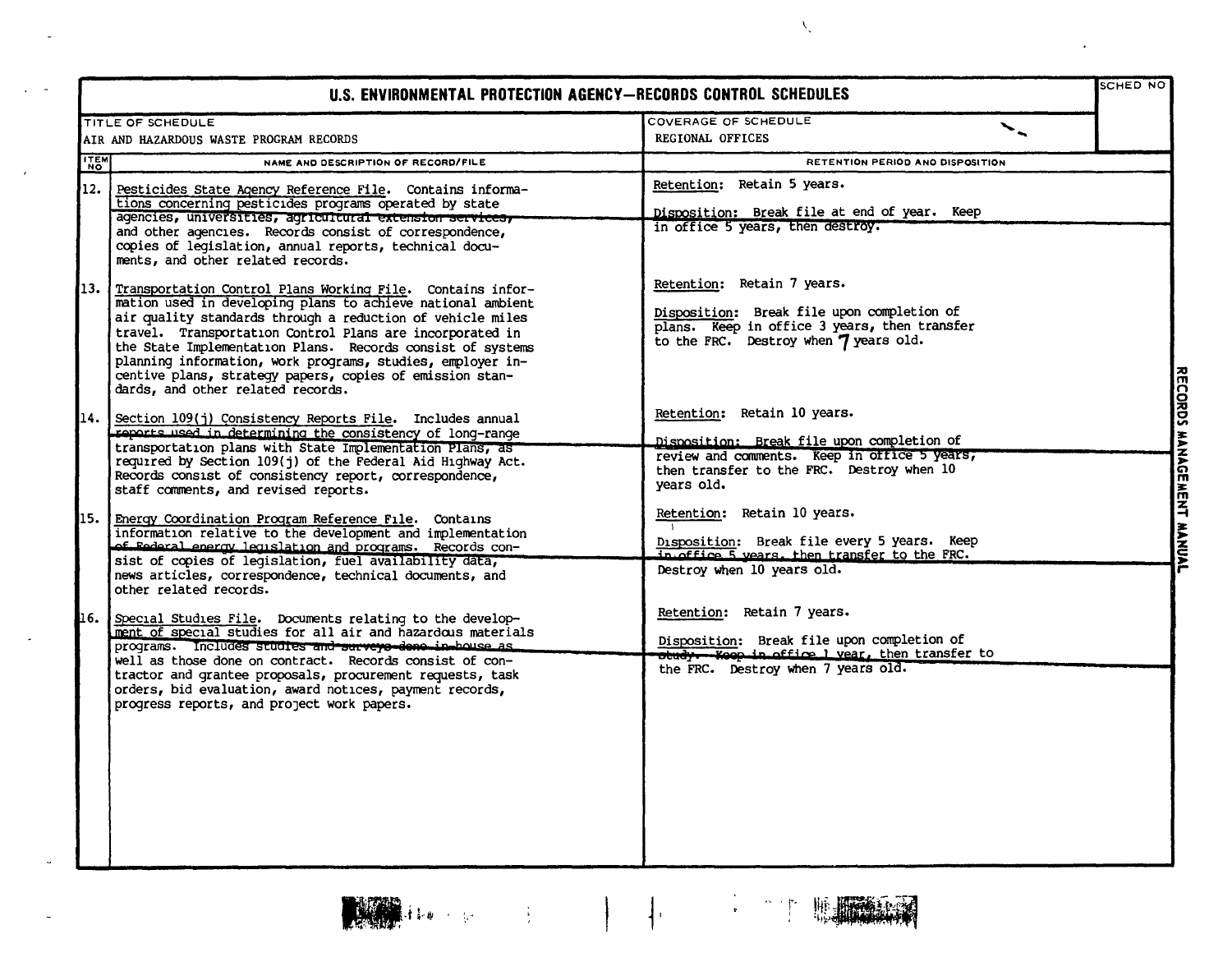$\mathcal{A}$ 

 $\alpha$  $\ddot{\phantom{a}}$ 

 $\lambda_{\rm s}$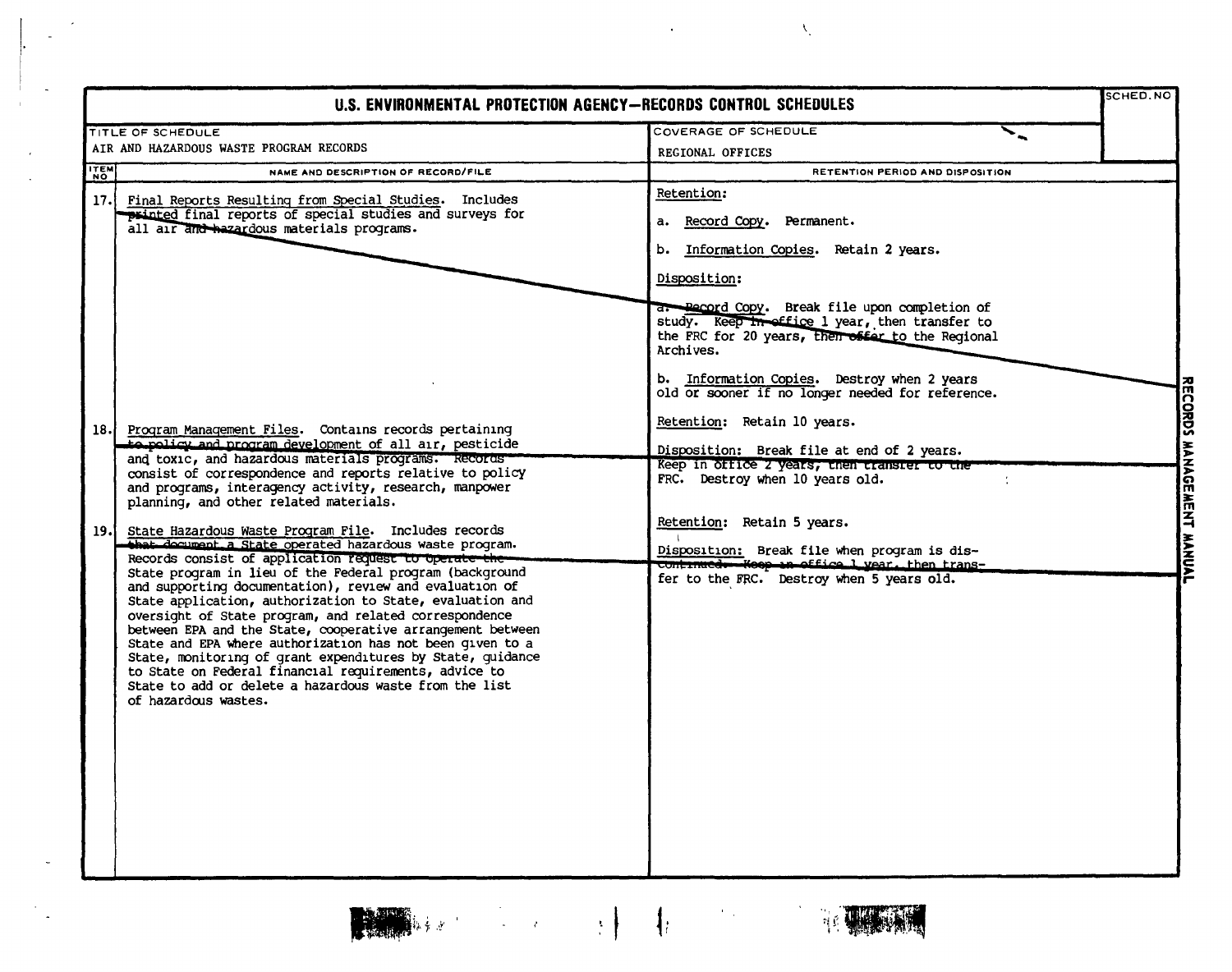|                 | U.S. ENVIRONMENTAL PROTECTION AGENCY-RECORDS CONTROL SCHEDULES                                                                                                                                                                                                                                                                                                                                                                                                                                                                                                                             |                                                                                                                                                                                                                                       | SCHED.NO          |
|-----------------|--------------------------------------------------------------------------------------------------------------------------------------------------------------------------------------------------------------------------------------------------------------------------------------------------------------------------------------------------------------------------------------------------------------------------------------------------------------------------------------------------------------------------------------------------------------------------------------------|---------------------------------------------------------------------------------------------------------------------------------------------------------------------------------------------------------------------------------------|-------------------|
|                 | <b>TITLE OF SCHEDULE</b>                                                                                                                                                                                                                                                                                                                                                                                                                                                                                                                                                                   | COVERAGE OF SCHEDULE                                                                                                                                                                                                                  |                   |
|                 | AIR AND HAZARDOUS WASTE PROGRAM RECORDS                                                                                                                                                                                                                                                                                                                                                                                                                                                                                                                                                    | REGIONAL OFFICES                                                                                                                                                                                                                      |                   |
| <b>ITEM</b>     | NAME AND DESCRIPTION OF RECORD/FILE                                                                                                                                                                                                                                                                                                                                                                                                                                                                                                                                                        | RETENTION PERIOD AND DISPOSITION                                                                                                                                                                                                      |                   |
| 20.             | Hazardous Waste Technical Material. Contains technical<br>material relating to hazardous wastes, standards for<br>generators, transporters, and owners/operators of treat<br>ment, storage, and disposal facilities, which are used in<br>technical evaluations. Records consist of technical<br>reference publications, manuals, and other technical<br>materials.                                                                                                                                                                                                                        | Retention: Retain until superseded.<br>Disposition: Break file when superseded. Keep<br>in office 1 year, then destroy.                                                                                                               |                   |
| 21 <sub>4</sub> | RCRA Training Material. Contains records used by regional<br>personnel to conduct training programs for State personnel.<br>Records consist of instructional materials, participant<br>rosters, manuals, and other training aids and materials.                                                                                                                                                                                                                                                                                                                                            | Retention: Retain until superseded.<br>Disposition: Break file when material is super-<br>seded. Keep in office 1 year, then destroy.                                                                                                 |                   |
| <b>224</b>      | State Solid Waste Management Plans. Includes records<br>that document a State Solid Waste Management Plan for                                                                                                                                                                                                                                                                                                                                                                                                                                                                              | Retention: Retain 5 years.                                                                                                                                                                                                            | <b>RECORDS</b>    |
|                 | closing existing or upgrading open dumps. Records consist<br>of a copy of the proposed State Solid Waste Management<br>Plan, review and evaluation of plan, correspondence<br>between the State and EPA, public notice announcing<br>receipt of plan, public comments, public notice<br>announcing approval of plan, copy of approved plan,<br>and other related records.                                                                                                                                                                                                                  | Disposition: Break file when State program is<br>discontinued. Reep in office 1 year, then<br>transfer to the FRC. Destroy when 5 years old.                                                                                          | MANAGEMENT MANUAL |
| 23 <sub>1</sub> | Hazardous Site File.<br>a. Contains documentation of policy and decision made<br>by Headquarters and Regional personnel concerning the<br>cleanup of uncontrolled hazardous waste sites. Records<br>include correspondence between the Region and Head-<br>quarters, other Federal agencies, priority list for<br>cleanup of hazardous waste sites, reports, approval of<br>design and engineering of waste containment/remedial<br>system, request from Region for additional money to<br>continue cleanup operations and other related records.<br>Includes index (paper and microform). | PAPER RECORD SYSTEM<br>Retention: Permanent.<br>Disposition: Break file upon completion of all<br>cost-recovery litigation. Keep in office 2<br>years, then transfer to the FRC. Offer in 5<br>year blocks to NARA when 20 years old. |                   |
|                 |                                                                                                                                                                                                                                                                                                                                                                                                                                                                                                                                                                                            |                                                                                                                                                                                                                                       |                   |



 $\tau$ 

 $\ddot{\phantom{1}}$ 



 $\hat{\mathbf{y}}$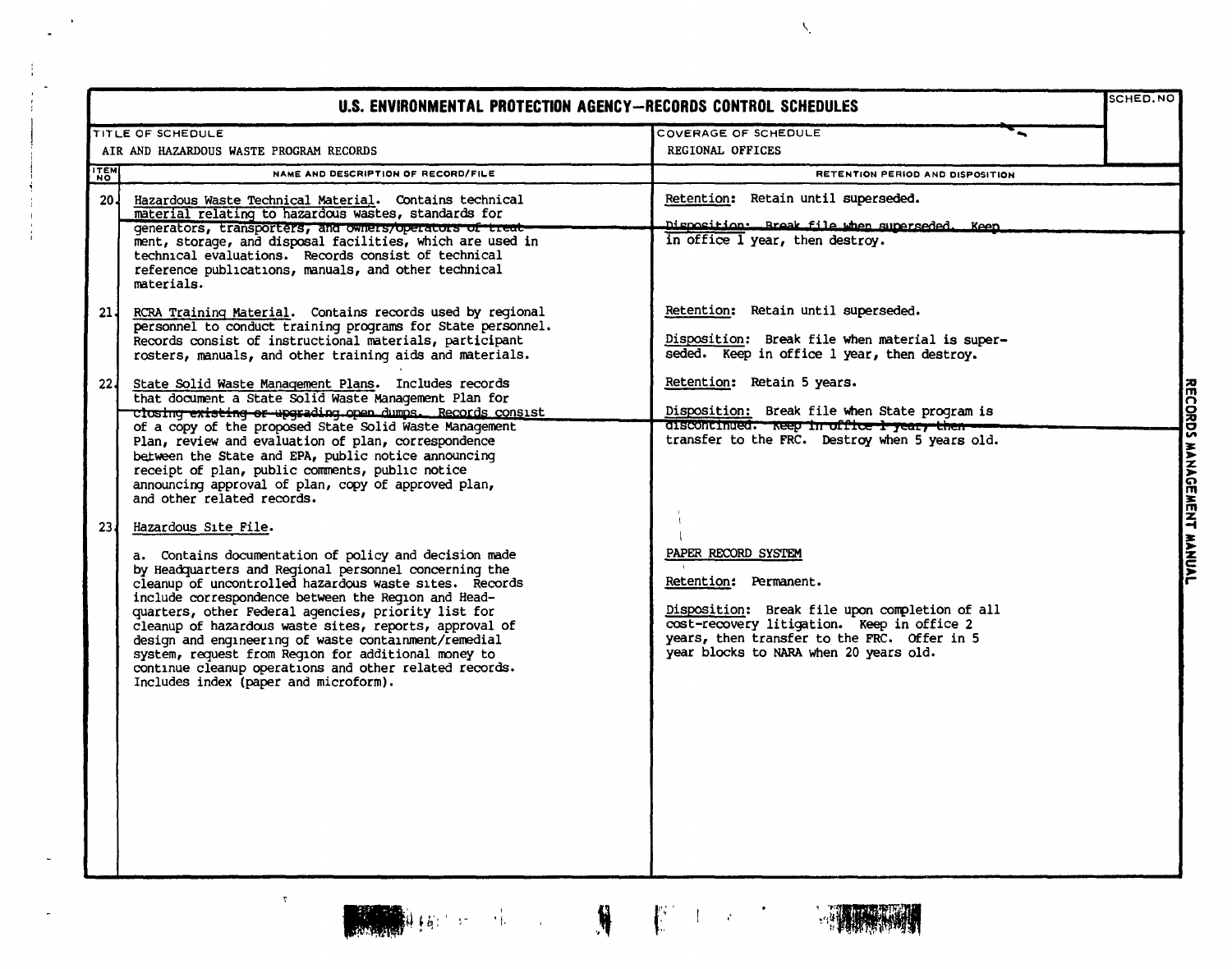| U.S. ENVIRONMENTAL PROTECTION AGENCY-RECORDS CONTROL SCHEDULES                                                                                                                                                                                                                                                                                                                                                                                                   |                                                                                                                                                                                                                                                                                                                                                                                                                                                                                                                                                                                                                                                                                                                                                                                                                                      |                           |
|------------------------------------------------------------------------------------------------------------------------------------------------------------------------------------------------------------------------------------------------------------------------------------------------------------------------------------------------------------------------------------------------------------------------------------------------------------------|--------------------------------------------------------------------------------------------------------------------------------------------------------------------------------------------------------------------------------------------------------------------------------------------------------------------------------------------------------------------------------------------------------------------------------------------------------------------------------------------------------------------------------------------------------------------------------------------------------------------------------------------------------------------------------------------------------------------------------------------------------------------------------------------------------------------------------------|---------------------------|
| TITLE OF SCHEDULE                                                                                                                                                                                                                                                                                                                                                                                                                                                | COVERAGE OF SCHEDULE                                                                                                                                                                                                                                                                                                                                                                                                                                                                                                                                                                                                                                                                                                                                                                                                                 |                           |
| AIR AND HAZARDOUS WASTE PROGRAM RECORDS                                                                                                                                                                                                                                                                                                                                                                                                                          | REGIONAL OFFICES                                                                                                                                                                                                                                                                                                                                                                                                                                                                                                                                                                                                                                                                                                                                                                                                                     |                           |
| <b>ITEM</b><br>NAME AND DESCRIPTION OF RECORD/FILE                                                                                                                                                                                                                                                                                                                                                                                                               | RETENTION PERIOD AND DISPOSITION                                                                                                                                                                                                                                                                                                                                                                                                                                                                                                                                                                                                                                                                                                                                                                                                     |                           |
| b. Contains documentation and information concerning<br>the remedial investigations and feasibility studies of<br>uncontrolled hazardous waste (superfund) sites. Records<br>include contractor notebooks of field observations,<br>calculations, maps, photographs, drawings, supporting<br>documentation, draft and final reports used in the<br>investigation and choice of a remedial action at a<br>superfund site. Includes indexes (paper and microform). | MICROGRAPHIC RECORD SYSTEM<br>Retention:<br>a. Paper Records. Retain until conversion to<br>microform has been completed.<br>b. Microform Copy. Permanent.<br>Disposition:<br>a. Paper Records. Keep in office until conver-<br>sion to microform has been completed and micro-<br>form is verified for completeness, then destroy.<br>b. Microform Copy. Break file upon completion<br>of all cost-recovery litigation. Keep in office<br>2 years, then transfer to the FRC. When 20 years<br>old, offer to NARA in 5 year blocks.<br>c. Other Microform Copies. Destroy when no<br>longer needed.<br>PAPER RECORD SYSTEM<br>Retention: Permanent.<br>Disposition: Break file upon completion of all<br>cost-recovery litigation. Keep in office 2<br>years, then transfer to the FRC. Offer in 5<br>year blocks when 20 years old. | RECORDS MANAGEMENT MANUAL |

 $\mathbf{I}$ 



 $\tilde{\mathscr{C}}$ 





 $\ddot{\phantom{a}}$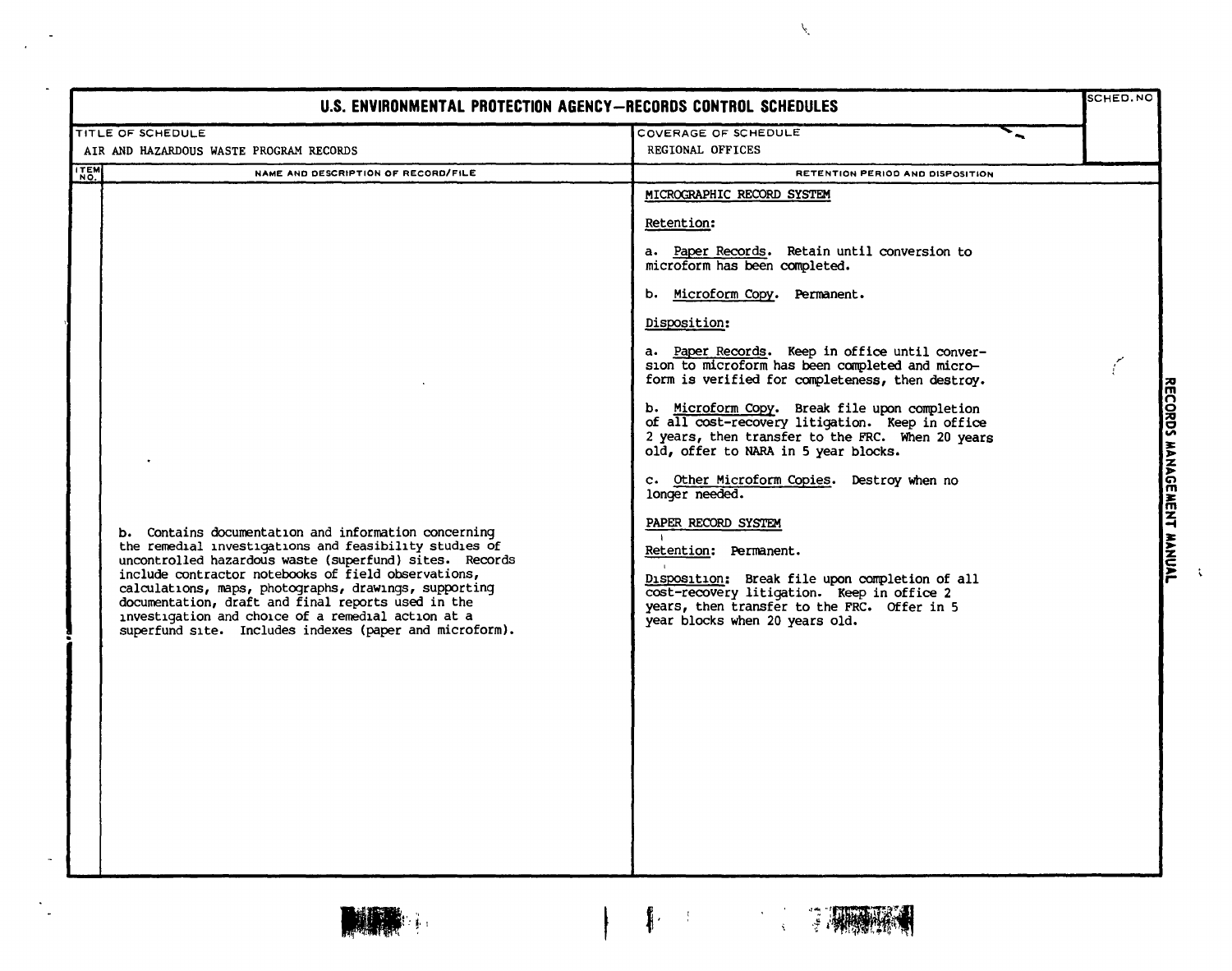| U.S. ENVIRONMENTAL PROTECTION AGENCY-RECORDS CONTROL SCHEDULES                                                                                                                                                                                                                                                                                                                                                                                                                                                                                                                                                                                                                                |                                                                                                                                                                                                                                                                                                                                                                                                                                                                                                                                                                                                                                                                                                                                                                                                                                                                                                                                                                                                                                                                   | SCHED.NO                  |
|-----------------------------------------------------------------------------------------------------------------------------------------------------------------------------------------------------------------------------------------------------------------------------------------------------------------------------------------------------------------------------------------------------------------------------------------------------------------------------------------------------------------------------------------------------------------------------------------------------------------------------------------------------------------------------------------------|-------------------------------------------------------------------------------------------------------------------------------------------------------------------------------------------------------------------------------------------------------------------------------------------------------------------------------------------------------------------------------------------------------------------------------------------------------------------------------------------------------------------------------------------------------------------------------------------------------------------------------------------------------------------------------------------------------------------------------------------------------------------------------------------------------------------------------------------------------------------------------------------------------------------------------------------------------------------------------------------------------------------------------------------------------------------|---------------------------|
| TITLE OF SCHEDULE                                                                                                                                                                                                                                                                                                                                                                                                                                                                                                                                                                                                                                                                             | COVERAGE OF SCHEDULE                                                                                                                                                                                                                                                                                                                                                                                                                                                                                                                                                                                                                                                                                                                                                                                                                                                                                                                                                                                                                                              |                           |
| AIR AND HAZARDOUS WASTE PROGRAM RECORDS                                                                                                                                                                                                                                                                                                                                                                                                                                                                                                                                                                                                                                                       | REGIONAL OFFICES                                                                                                                                                                                                                                                                                                                                                                                                                                                                                                                                                                                                                                                                                                                                                                                                                                                                                                                                                                                                                                                  |                           |
| <b>ITEM</b><br>NAME AND DESCRIPTION OF RECORD/FILE<br><b>NO</b>                                                                                                                                                                                                                                                                                                                                                                                                                                                                                                                                                                                                                               | RETENTION PERIOD AND DISPOSITION                                                                                                                                                                                                                                                                                                                                                                                                                                                                                                                                                                                                                                                                                                                                                                                                                                                                                                                                                                                                                                  |                           |
| 24 <sub>1</sub><br>Cooperative Agreements. Contains records used in the<br>development of a cooperative agreement between EPA and a<br>State to take action to cleanup an uncontrolled hazardous<br>waste site pursuant to Section $104(C)(3)$ of the Comprehen-<br>sive Environmental Response, Compensation, and Liability<br>Act. Records consist of application for assistance, State<br>plan for responding to hazardous waste incident, correspon-<br>dence between the State and EPA concerning the agreement,<br>evaluation of application, copy of approved agreement,<br>claims submitted by State for reimbursement, audit of<br>State claims, reports, and other related records. | <b>MICROGRAPHIC RECORD SYSTEM</b><br>Retention:<br>a. Paper Records. Retain until conversion to<br>microform has been completed.<br>b. Microform Copy. Permanent.<br>Disposition:<br>a. Paper Records that have been microfilmed.<br>Keep in office until conversion to microform<br>has been completed and microform is verified<br>for completeness, then destroy.<br>b. Microform Copy. Break file upon completion<br>of all cost-recovery litigation. Keep in office<br>2 years, then transfer to the FRC. When 20<br>years old, offer to NARA in 5 year blocks.<br>c. Other Microform Copies. Destroy when no<br>longer needed.<br>d. Paper records that have not been microformed.<br>Permanent. Keep in office 2 years, then transfer<br>to FRC. Offer to NARA in 5 year blocks when<br>20 years old.<br>Retention: Retain 20 years after completion of<br>all cost-recovery litigation.<br>Disposition: Break file upon completion of all<br>cost-recovery litigation. Keep in office 4<br>years, then transfer to the FRC. Destroy when<br>20 years old. | RECORDS MANAGEMENT MANUAL |



 $\frac{1}{\left\| \mathbf{1} \right\|_{\mathbf{1}} \left\| \mathbf{1} \right\|_{\mathbf{1}} \left\| \mathbf{1} \right\|_{\mathbf{1}}}{\left\| \mathbf{1} \right\|_{\mathbf{1}} \left\| \mathbf{1} \right\|_{\mathbf{1}} \left\| \mathbf{1} \right\|_{\mathbf{1}} \left\| \mathbf{1} \right\|_{\mathbf{1}}$  $\mathbf{L}$ 

 $\mathcal{A}$ 



 $\lambda_{\rm L}$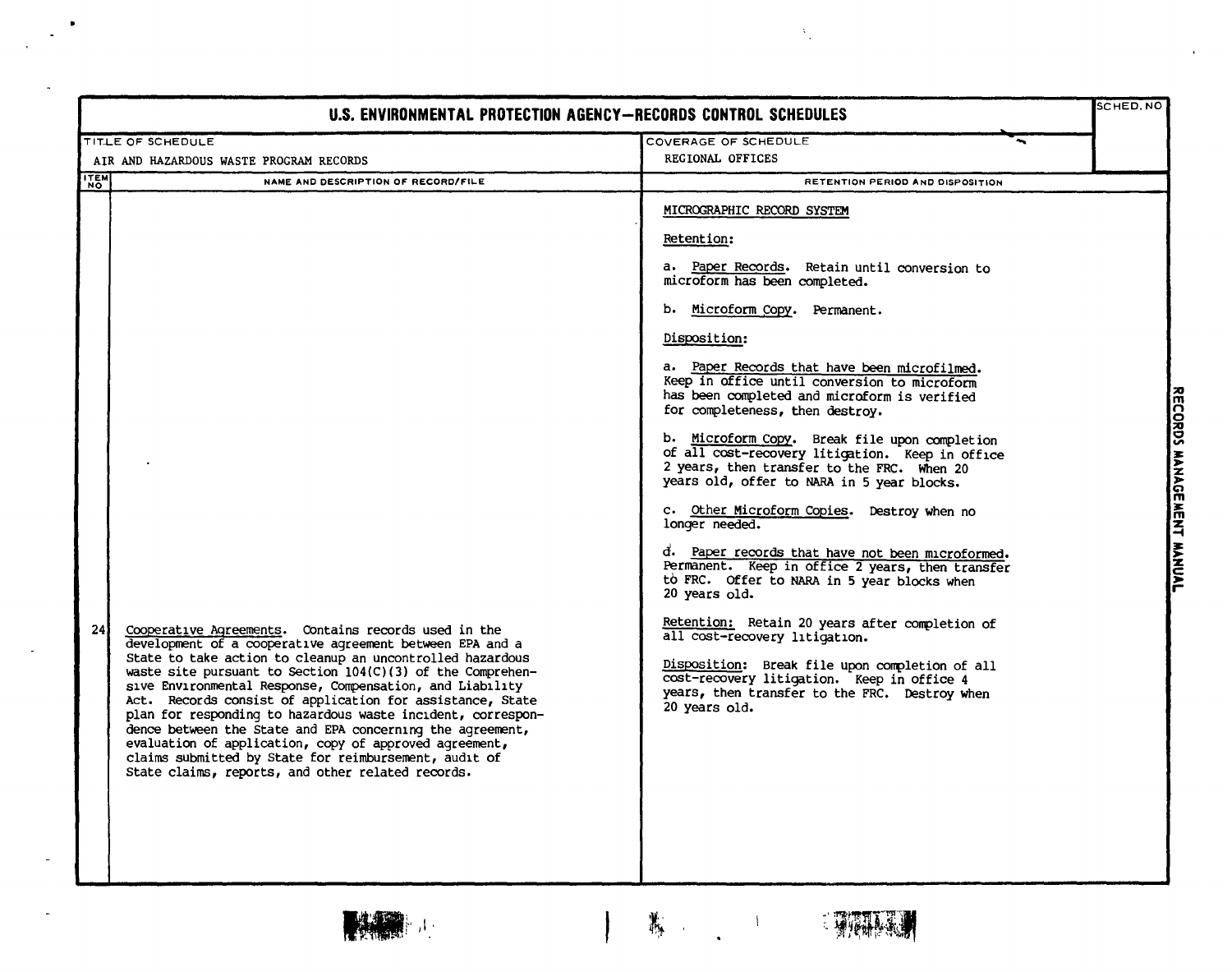| U.S. ENVIRONMENTAL PROTECTION AGENCY-RECORDS CONTROL SCHEDULES |                                                                                                                                                                                                                                                                                                                                                                                                                                                                                                                                                                                                                                                                                                                                                                                                                                                                                                                                                         |                                                                                                                                                                                                                                                   |                                                         |
|----------------------------------------------------------------|---------------------------------------------------------------------------------------------------------------------------------------------------------------------------------------------------------------------------------------------------------------------------------------------------------------------------------------------------------------------------------------------------------------------------------------------------------------------------------------------------------------------------------------------------------------------------------------------------------------------------------------------------------------------------------------------------------------------------------------------------------------------------------------------------------------------------------------------------------------------------------------------------------------------------------------------------------|---------------------------------------------------------------------------------------------------------------------------------------------------------------------------------------------------------------------------------------------------|---------------------------------------------------------|
|                                                                | TITLE OF SCHEDULE                                                                                                                                                                                                                                                                                                                                                                                                                                                                                                                                                                                                                                                                                                                                                                                                                                                                                                                                       | COVERAGE OF SCHEDULE                                                                                                                                                                                                                              |                                                         |
|                                                                | AIR AND HAZARDOUS WASTE PROGRAM RECORDS                                                                                                                                                                                                                                                                                                                                                                                                                                                                                                                                                                                                                                                                                                                                                                                                                                                                                                                 | <b>REGIONAL OFFICES</b>                                                                                                                                                                                                                           |                                                         |
| <b>TTEM</b>                                                    | NAME AND DESCRIPTION OF RECORD/FILE                                                                                                                                                                                                                                                                                                                                                                                                                                                                                                                                                                                                                                                                                                                                                                                                                                                                                                                     | RETENTION PERIOD AND DISPOSITION                                                                                                                                                                                                                  |                                                         |
| 25.                                                            | Priority List for Cleanup of Hazardous Waste Sites. Contain<br>records used to develop a priority list of uncontrolled<br>hazardous waste sites that pose an imminent threat to the<br>public health or welfare or environment. Records consist<br>of State list of priorities, correspondence documenting<br>coordination between EPA and the State regarding ranking<br>of sites, documentation of verification by reqion that<br>documentation supporting the site scores exists in State<br>or regional files, regional list of priorities, copy of<br>worksheet for each facility scored by the region/state,<br>summary document for each site describing the site con-<br>ditions or problems, document that specifies the enforce-<br>ment status for each candidate site, and other related<br>records.                                                                                                                                        | Retention: Retain 20 years after completion of<br>all cost-recovery litigation.<br>Disposition: Break file upon completion of all<br>cost-recovery litigation. Keep in office 4<br>years, then transfer to the FRC. Destroy when<br>20 years old. |                                                         |
| 26.                                                            | Claims. Contains records used to document the settlement<br><b>ef claims filed against the Fund under Section 112(a) of the</b><br>Comprehensive Environmental Response, Componsation, and Lia-<br>bility Act. Records consist of the official claim, determi-<br>nation by the Agency that the claimant had been given pre-<br>authorization to respond to the hazardous waste incident,<br>EPA's official notification to responsible parties of the<br>claim, documentation of the attempts and arrangement to set-<br>tle the claim between the responsible parties and the claim-<br>ant, verification that the claimant did take the action to<br>cleanup the hazardous waste incident, determination by the<br>Agency that the claim is not a duplicate or fraudulent<br>claim, documentation of claim submitted to Board of Arbi-<br>trators when claim cannot be settled, and a copy of the<br>agreement of the final settlement of the claim. | Retention: Retain 5 years.<br>Disposition: Break file upon settlement of claim/<br>completion of cost-recovery actions. Keep in<br>office 1 year, then transfer to the FRC: Destroy<br>when 5 years old.                                          | $\frac{1}{2}$<br>MANAGE<br><b>MENT</b><br><b>MANUAL</b> |
| 27.                                                            | Prevention of Significant Air Quality Deterioration (PSD)<br>Non-applicability Files. Contains records that document<br>the decisions relating to the PSD Non-applicability deter-<br>mination. Records consist of source data and request for<br>non-applicability determination, related correspondence<br>between State and EPA, technical evaluations and EPA deter-<br>mination.                                                                                                                                                                                                                                                                                                                                                                                                                                                                                                                                                                   | PAPER RECORD SYSTEM<br>Retention: Retain 5 years.<br>Disposition: Break file upon issuance of non-<br>applicability determination. Keep in office 1<br>year, then transfer to the FRC. Destroy when<br>5 years old.                               |                                                         |







 $\hat{\lambda}_i$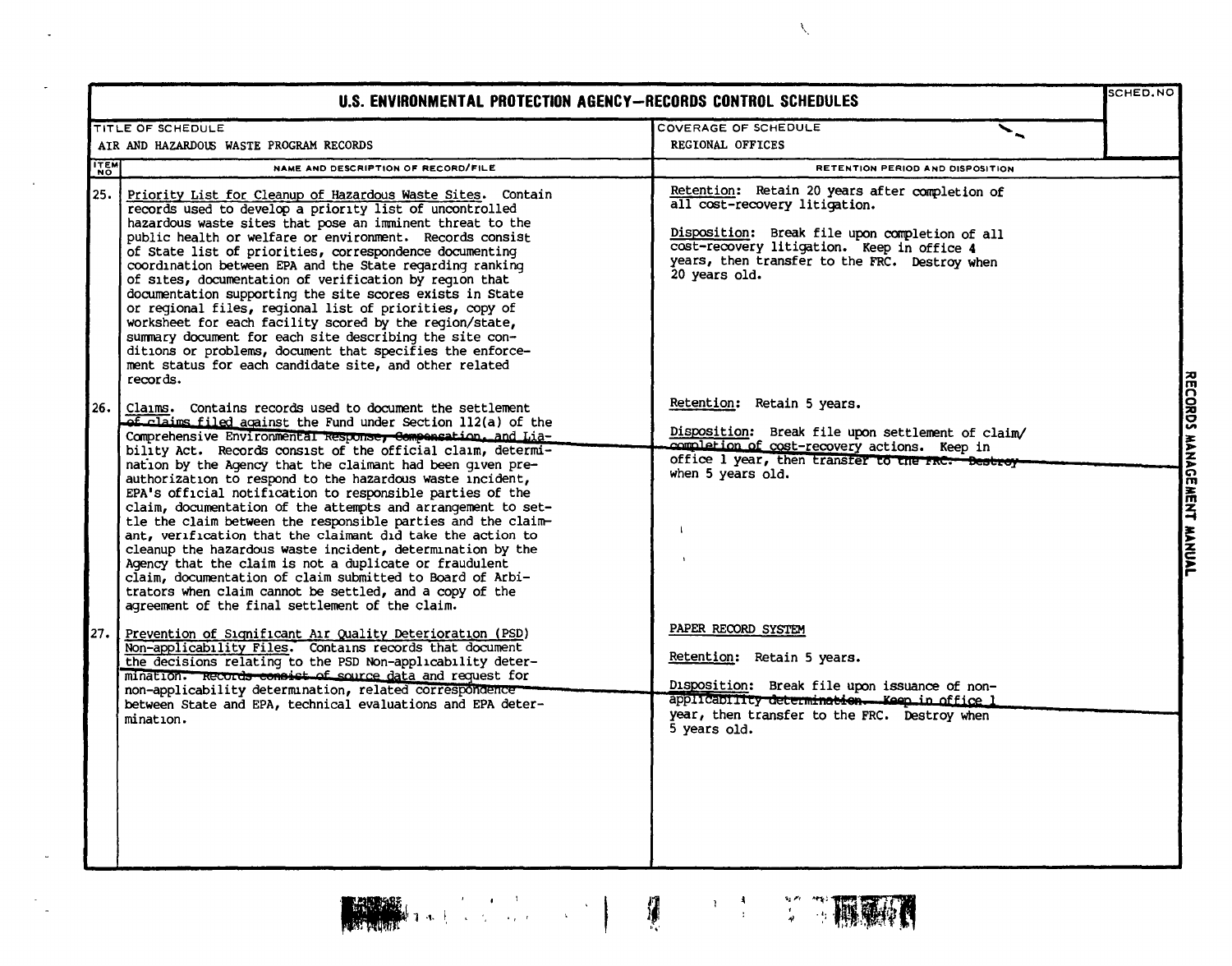| U.S. ENVIRONMENTAL PROTECTION AGENCY-RECORDS CONTROL SCHEDULES                                                                                                                                                                                                                                                                                                                                                                                                                                                                                                                                                                                                                                                                                                                                                                                                                                            |                                                                                                                                                                                                                                                                                                                                                                                                                                                                                                                                                                                                                                                                                                                                                                                                                                                                                                                                                                                                                          |                           |  |  |
|-----------------------------------------------------------------------------------------------------------------------------------------------------------------------------------------------------------------------------------------------------------------------------------------------------------------------------------------------------------------------------------------------------------------------------------------------------------------------------------------------------------------------------------------------------------------------------------------------------------------------------------------------------------------------------------------------------------------------------------------------------------------------------------------------------------------------------------------------------------------------------------------------------------|--------------------------------------------------------------------------------------------------------------------------------------------------------------------------------------------------------------------------------------------------------------------------------------------------------------------------------------------------------------------------------------------------------------------------------------------------------------------------------------------------------------------------------------------------------------------------------------------------------------------------------------------------------------------------------------------------------------------------------------------------------------------------------------------------------------------------------------------------------------------------------------------------------------------------------------------------------------------------------------------------------------------------|---------------------------|--|--|
| TITLE OF SCHEDULE<br>AIR AND HAZARDOUS WASTE PROGRAM RECORDS                                                                                                                                                                                                                                                                                                                                                                                                                                                                                                                                                                                                                                                                                                                                                                                                                                              | COVERAGE OF SCHEDULE<br>REGIONAL OFFICES                                                                                                                                                                                                                                                                                                                                                                                                                                                                                                                                                                                                                                                                                                                                                                                                                                                                                                                                                                                 |                           |  |  |
| <b>ITEM</b><br>NAME AND DESCRIPTION OF RECORD/FILE                                                                                                                                                                                                                                                                                                                                                                                                                                                                                                                                                                                                                                                                                                                                                                                                                                                        | RETENTION PERIOD AND DISPOSITION                                                                                                                                                                                                                                                                                                                                                                                                                                                                                                                                                                                                                                                                                                                                                                                                                                                                                                                                                                                         |                           |  |  |
| 28 J<br>Prevention of Significant Air Quality Deterioration (PSD)<br>Permit Files. Contains records used in issuance of air<br>pollution permits under the Prevention of Significant Air<br>Quality Deterioration (PSD) Program. Permits issued to<br>municipal, State, industrial and Federal air pollution per-<br>mit; correspondence with applicant and State agency; tech-<br>nical support document; copy of the final determination,<br>and copy of the final PSD permit with conditions. Also,<br>includes copies of permit revisions, extensions, and other<br>related records. Note: PSD files on sources which have<br>been closed or which have not emitted pollutants for a<br>period of five years may be retained if the potential for<br>air pollutant emissions has not been eliminated, i.e.,<br>process equipment for facilities have not been dismantled<br>or removed from the site. | MICROGRAPHIC RECORD SYSTEM<br><b>Retention:</b><br>a. Paper Records. Retain until conversion to<br>microform has been completed.<br>b. Microform Copy (Official Record Copy).<br>Retain 5 years.<br>Disposition:<br>a. Paper Records. Keep in office until conver-<br>sion to microform has been completed and micro-<br>form is verified for completeness, then destroy.<br>b. Microform Copy (Official Record Copy). Break<br>file upon issuance of non-applicability determina-<br>tion. Keep in office 1 year, then transfer to<br>the FRC. Destroy when 5 years old.<br>c. Other Microform Copies. Destroy when no<br>longer needed.<br>PAPER RECORD SYSTEM<br>Retention: Retain 5 years.<br>Disposition: Break file when facility ceases to<br>be operable as permitted or is permanently shut<br>down. Keep in office 1 year, then transfer to<br>the FRC. Destroy when 5 years old.<br>MICROGRAPHIC RECORD SYSTEM<br>Retention:<br>a. Paper Records. Retain until conversion to<br>microform has been completed. | RECORDS MANAGEMENT MANUAL |  |  |
|                                                                                                                                                                                                                                                                                                                                                                                                                                                                                                                                                                                                                                                                                                                                                                                                                                                                                                           | ħ,                                                                                                                                                                                                                                                                                                                                                                                                                                                                                                                                                                                                                                                                                                                                                                                                                                                                                                                                                                                                                       |                           |  |  |

 $\lambda_{\rm g}$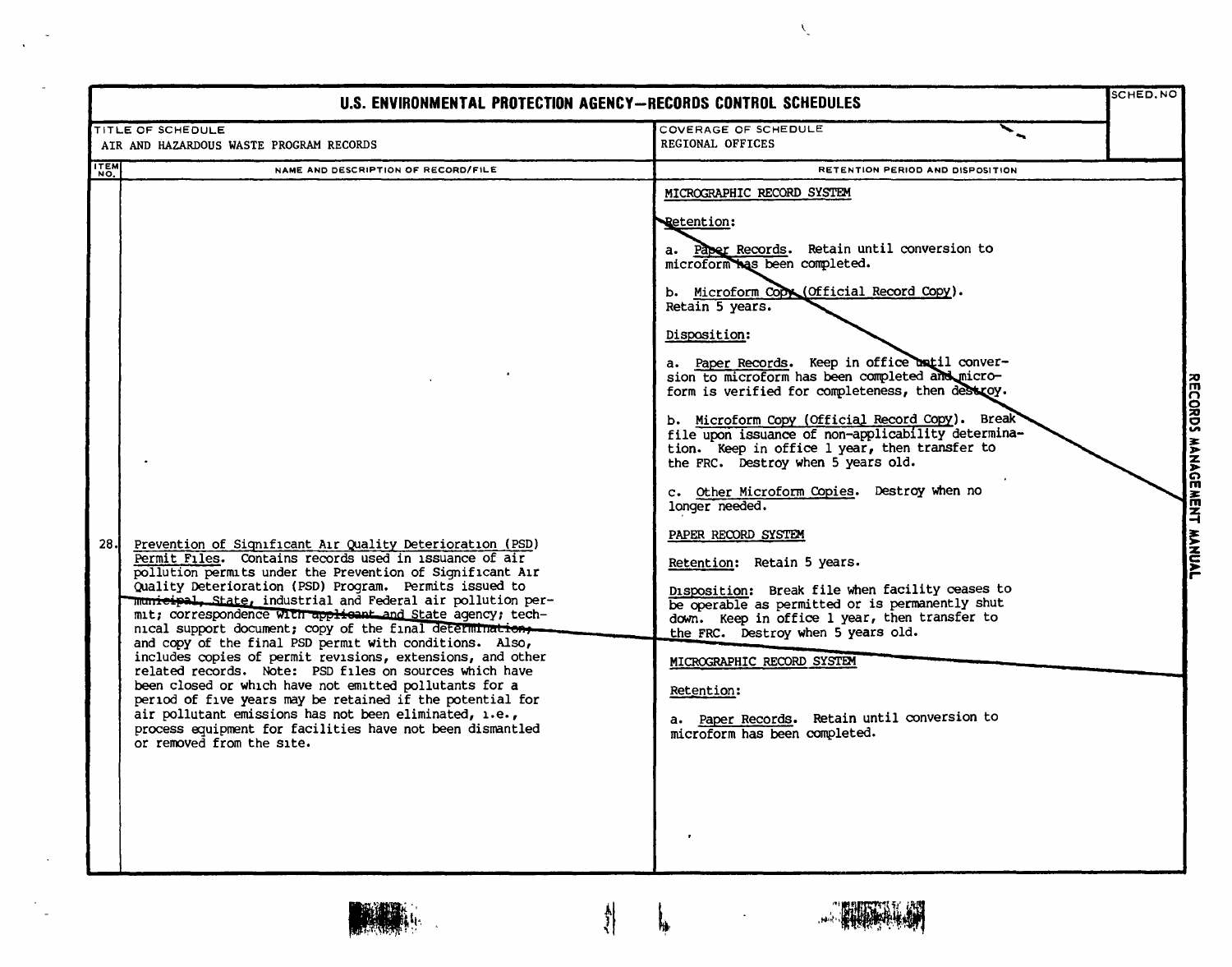|                                                                                                                                                                                                                                                                                                                                                                                                                                         | U.S. ENVIRONMENTAL PROTECTION AGENCY-RECORDS CONTROL SCHEDULES                                                                                                                                                                                                                                                                                                                                                                                                                                                                                                                                                                                                                                                                                                                                                                                                                                                      |                                     |
|-----------------------------------------------------------------------------------------------------------------------------------------------------------------------------------------------------------------------------------------------------------------------------------------------------------------------------------------------------------------------------------------------------------------------------------------|---------------------------------------------------------------------------------------------------------------------------------------------------------------------------------------------------------------------------------------------------------------------------------------------------------------------------------------------------------------------------------------------------------------------------------------------------------------------------------------------------------------------------------------------------------------------------------------------------------------------------------------------------------------------------------------------------------------------------------------------------------------------------------------------------------------------------------------------------------------------------------------------------------------------|-------------------------------------|
| TITLE OF SCHEDULE                                                                                                                                                                                                                                                                                                                                                                                                                       | COVERAGE OF SCHEDULE                                                                                                                                                                                                                                                                                                                                                                                                                                                                                                                                                                                                                                                                                                                                                                                                                                                                                                |                                     |
| AIR AND HAZARDOUS WASTE PROGRAM RECORDS                                                                                                                                                                                                                                                                                                                                                                                                 | REGIONAL OFFICES                                                                                                                                                                                                                                                                                                                                                                                                                                                                                                                                                                                                                                                                                                                                                                                                                                                                                                    |                                     |
| NAME AND DESCRIPTION OF RECORD/FILE                                                                                                                                                                                                                                                                                                                                                                                                     | RETENTION PERIOD AND DISPOSITION                                                                                                                                                                                                                                                                                                                                                                                                                                                                                                                                                                                                                                                                                                                                                                                                                                                                                    |                                     |
| <b>ITEM</b><br>29.<br>State Prevention of Significant Air Quality Deterioration<br>(PSD) Program Files. Contains records that document a<br>State-operated PSD permitting program. Records consist of<br>the permit application: State's technical evaluation, pre-<br>liminary determination and recommendation to EPA; EPA com-<br>ments, public notice, public comments; final PSD permit with<br>conditions; and related documents. | b. Microform Copy (Official Record Copy).<br>Retain 5 years.<br>Disposition:<br>a. Paper Records. Keep in office until conver-<br>sion to microform has been completed and micro-<br>form is verified for completeness, then destroy.<br>b. Microform Copy (Official Record Copy). Break<br>file when facility ceases to be operable as per-<br>mitted or is permanently shut down. Keep in<br>office 1 year, then transfer to the FRC. Destroy<br>when 5 years old.<br>c. Other Microform Copies. Destroy when no<br>longer needed.<br>PAPER RECORD SYSTEM<br>Retention: Retain 5 years.<br>Disposition: Break file when facility ceases<br>to be operable as permitted or is permanently<br>shut down. Keep in office 1 year, then transfer<br>to the FRC. Destroy when 5 years old.<br>MICROGRAPHIC RECORD SYSTEM<br>Retention:<br>a. Paper Records. Retain until conversion to<br>microform has been completed. | RECORDS MANAGEMENT<br><b>HANNAL</b> |

<sup>~</sup> -. P,.~ .." t*<sup>I</sup>*

 $\bar{\rm T}$ 

\.

 $\frac{1}{\sqrt{2}}\left(\frac{1}{\sqrt{2}}\right)$ 

**SERVERS**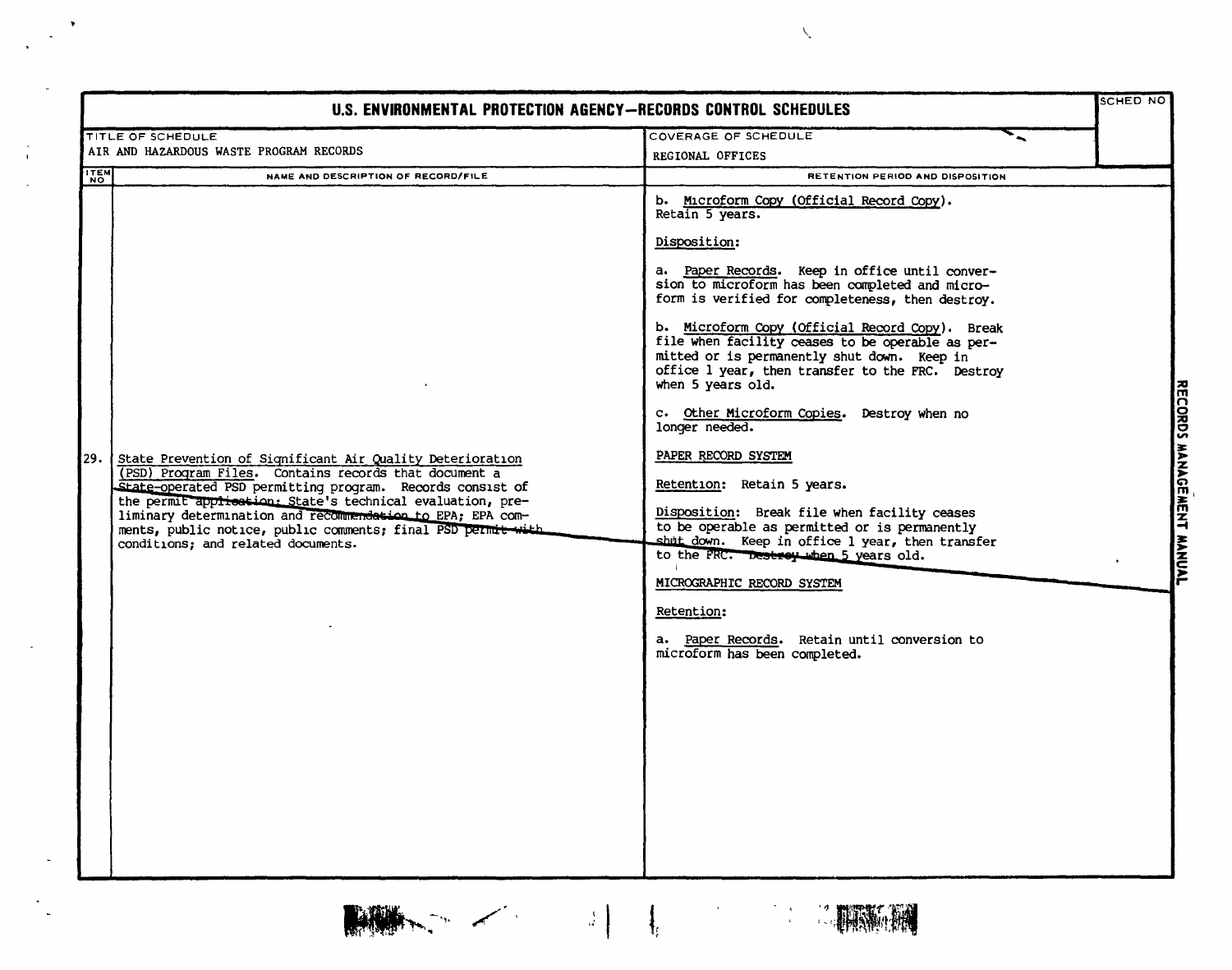| U.S. ENVIRONMENTAL PROTECTION AGENCY-RECORDS CONTROL SCHEDULES                                                                                                                                                                                                                                                                                                                                                                          |                                                                                                                                                                                                                                                                                                                                                                                                                                                                                                                                                                                                                                                                                                     |                           |  |  |
|-----------------------------------------------------------------------------------------------------------------------------------------------------------------------------------------------------------------------------------------------------------------------------------------------------------------------------------------------------------------------------------------------------------------------------------------|-----------------------------------------------------------------------------------------------------------------------------------------------------------------------------------------------------------------------------------------------------------------------------------------------------------------------------------------------------------------------------------------------------------------------------------------------------------------------------------------------------------------------------------------------------------------------------------------------------------------------------------------------------------------------------------------------------|---------------------------|--|--|
| <b>TITLE OF SCHEDULE</b>                                                                                                                                                                                                                                                                                                                                                                                                                | COVERAGE OF SCHEDULE                                                                                                                                                                                                                                                                                                                                                                                                                                                                                                                                                                                                                                                                                |                           |  |  |
| AIR AND HAZARDOUS WASTE PROGRAM RECORDS                                                                                                                                                                                                                                                                                                                                                                                                 | REGIONAL OFFICES                                                                                                                                                                                                                                                                                                                                                                                                                                                                                                                                                                                                                                                                                    |                           |  |  |
| <b>ITEM</b><br>NAME AND DESCRIPTION OF RECORD/FILE                                                                                                                                                                                                                                                                                                                                                                                      | RETENTION PERIOD AND DISPOSITION                                                                                                                                                                                                                                                                                                                                                                                                                                                                                                                                                                                                                                                                    |                           |  |  |
| Medical Records Containing Tissue Samples Data. Includes<br>30.1<br>copy of death certificate, pathology laboratory results,<br>autopsy reports, plutonium assay results for liver and lung<br>tissues, consent form for the use of the tissues in the<br>study, results of telephone interviews with persons who<br>knew the deceased, and letters from the investigators to the<br>physician, friends, and relatives of the deceased. | b. Microform Copy (Official Record Copy).<br>Retain 5 years.<br><b>Bisposition:</b><br>a. Paper Resords. Keep in office until conver-<br>sion to microform has been completed and micro-<br>form is verified for completeness.<br>b. Microform Copy (Official Record Copy). Break<br>file when facility ceases to be operable as per-<br>mitted or is permanently shut down. Keep in<br>office 1 year, then transfer to the FRC. Destroy<br>when 5 years old.<br>c. Other Microform Copies. Destroy when no<br>longer needed.<br>Retention: Retain 50 years.<br>Disposition: Break file upon completion of study.<br>Keep in office 1 year, then transfer to the FRC.<br>Destroy when 50 years old. | RECORDS MANAGEMENT MANUAL |  |  |

 $\lambda_{\rm c}$ 

 $\alpha$